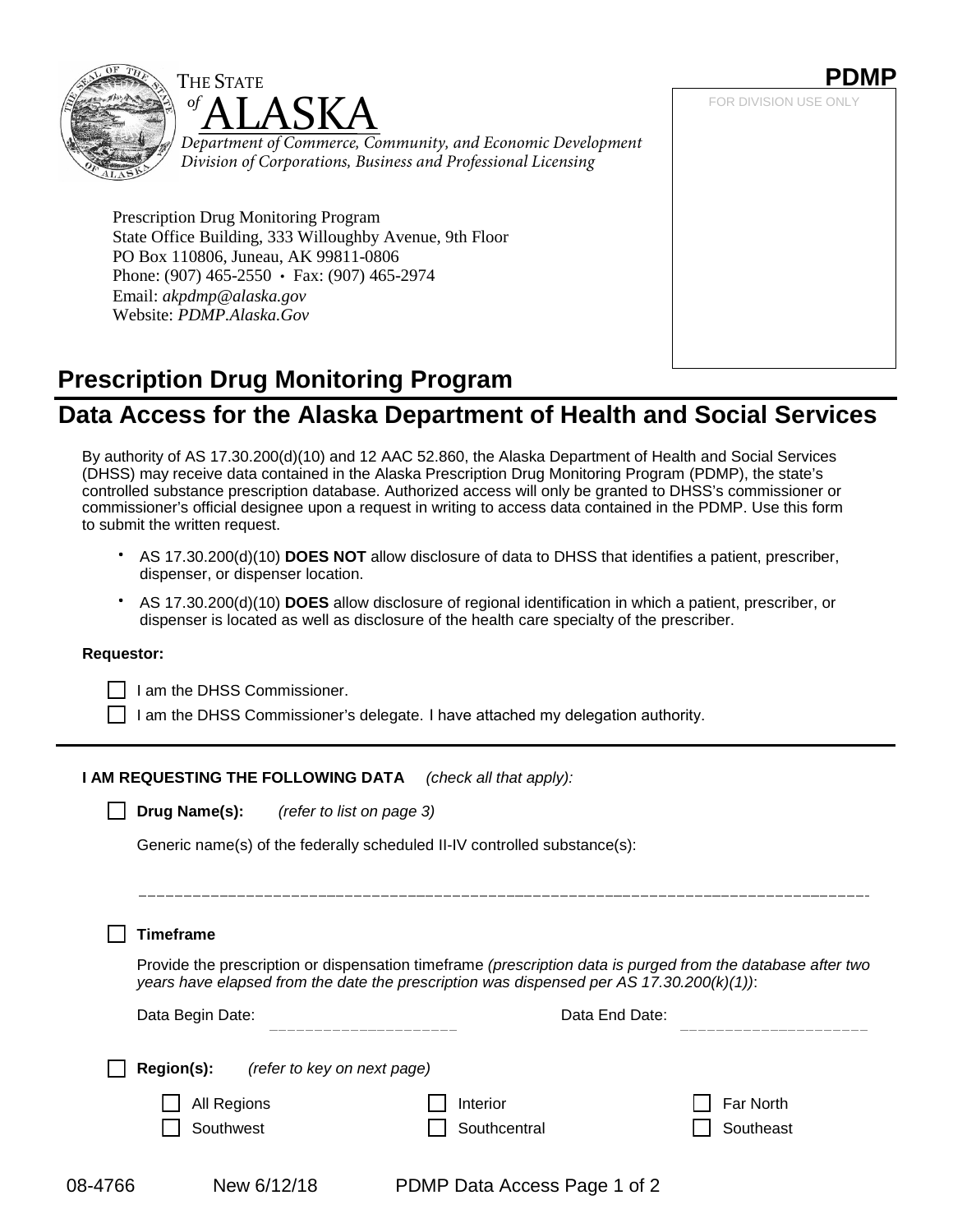| <b>Measures</b>                                                                                                                                                                                                                                                                               |                                                                                                                                                                                                                                                                                                                                                                               |
|-----------------------------------------------------------------------------------------------------------------------------------------------------------------------------------------------------------------------------------------------------------------------------------------------|-------------------------------------------------------------------------------------------------------------------------------------------------------------------------------------------------------------------------------------------------------------------------------------------------------------------------------------------------------------------------------|
| Population size of patients receiving prescriptions for the controlled substance(s).                                                                                                                                                                                                          |                                                                                                                                                                                                                                                                                                                                                                               |
| Profession or role type prescribing the controlled substance(s):                                                                                                                                                                                                                              |                                                                                                                                                                                                                                                                                                                                                                               |
| Dentist<br>Physician Assistant<br>APRN (NP, NM, CNS, CRNA)                                                                                                                                                                                                                                    | Podiatrist<br>Optometrist<br>Physician (MD, DO)<br>Veterinarian                                                                                                                                                                                                                                                                                                               |
| Health care specialty:                                                                                                                                                                                                                                                                        |                                                                                                                                                                                                                                                                                                                                                                               |
|                                                                                                                                                                                                                                                                                               | __________________<br>(see next pages for list of health care specialties)                                                                                                                                                                                                                                                                                                    |
|                                                                                                                                                                                                                                                                                               | Number of pharmacies dispensing the federally scheduled II-IV controlled substance(s) by region.                                                                                                                                                                                                                                                                              |
| <b>QUICK DATA</b>                                                                                                                                                                                                                                                                             |                                                                                                                                                                                                                                                                                                                                                                               |
| Top 10 Counties by Prescription Count (Year-to-Date)<br>Top 10 Drug Classes by Prescription Count (Year-to-Date)<br>Prescription Percent by Drug Schedule (Year-to-Date)<br>Number of Prescriptions by Age Distribution (Calendar Year, Year-to-Date)<br><b>Printed Name:</b>                 | Title:<br>_____________________________                                                                                                                                                                                                                                                                                                                                       |
| Signature:                                                                                                                                                                                                                                                                                    | Date:                                                                                                                                                                                                                                                                                                                                                                         |
| <b>IMPORTANT:</b><br>If a requested search criteria has the potential to<br>identify a patient, prescriber, or dispenser, (such<br>as a practitioner with the only specialty in a<br>certain region), the request may not be fulfilled<br>in order to protect the identity of the individual. | 1 - Southeast Region<br>Haines Borough<br>Juneau Borough<br>Ketchikan Gateway Borough<br>Petersburg Census Area<br>Prince of Wales-Hyder Census Area<br>Sitka Borough<br><b>Skagway Municipality</b><br>Wrangell City and Borough<br>2 - Southcentral Region<br>· Anchorage Borough<br>· Kenai Peninsula Borough<br>· Matanuska-Susitna Borough<br>Valdez-Cordova Census Area |
| Far North<br>Interior<br>Southcentral<br>Southwest                                                                                                                                                                                                                                            | 3 - Southwest Region<br><b>Bethel Census Area</b><br>Dillingham Census Area<br>· Kodiak Island Borough<br>4 - Interior Region                                                                                                                                                                                                                                                 |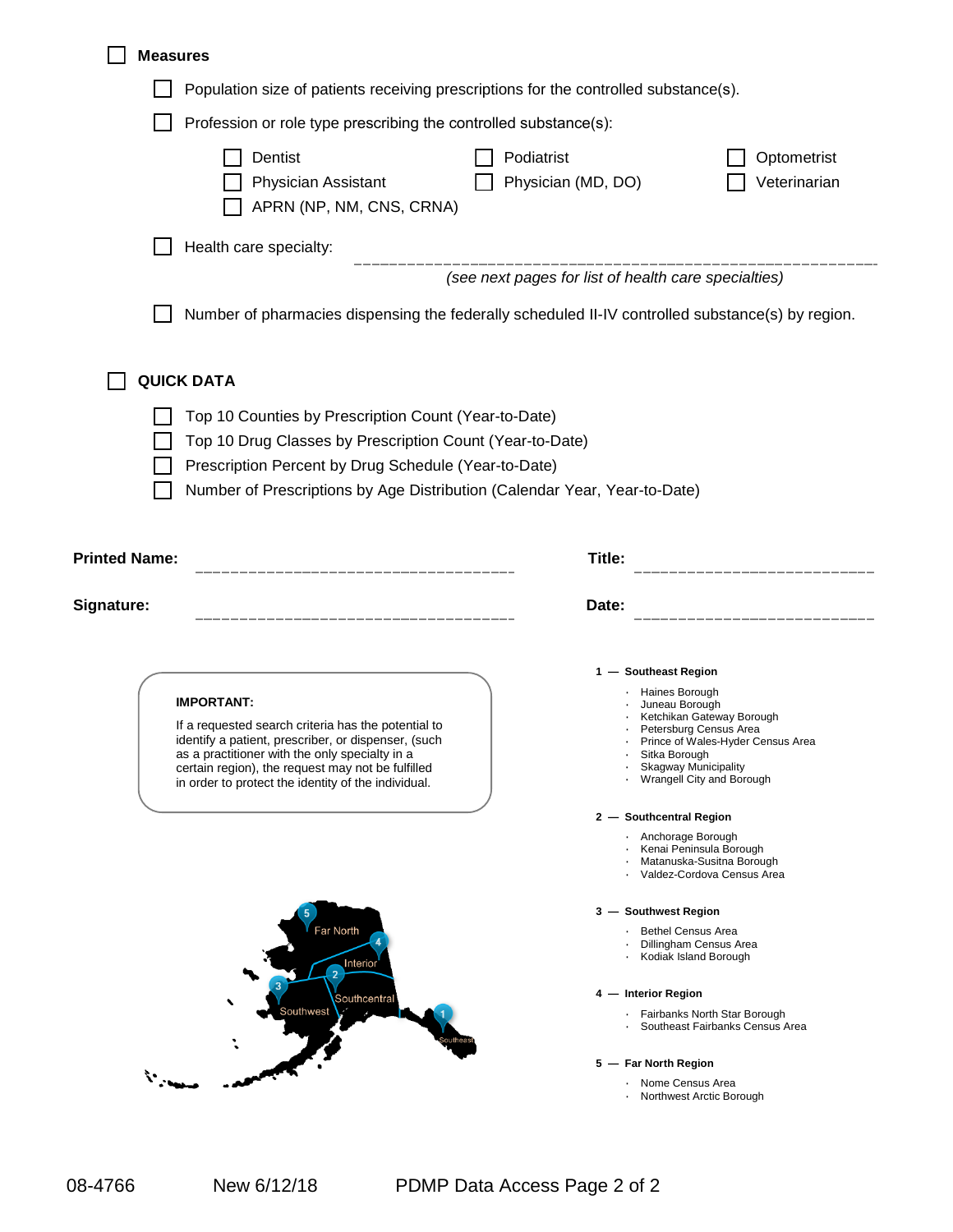# **GENERIC NAMES OF FEDERALLY SCHEDULED II-IV CONTROLLED SUBSTANCES:**

|    | GENERIC NAMES OF FEDERALLY SCHEDULED II-IV CONTROLLED SUBS                                                                                                                                                                                                                  |                                                                                                                                                                                                                                                                                                                                                                                                                                                                                                                                                                                                                                                                                                                                                                                                                                                                                                                                                                                                                                                                                                                                                                                                                                  |
|----|-----------------------------------------------------------------------------------------------------------------------------------------------------------------------------------------------------------------------------------------------------------------------------|----------------------------------------------------------------------------------------------------------------------------------------------------------------------------------------------------------------------------------------------------------------------------------------------------------------------------------------------------------------------------------------------------------------------------------------------------------------------------------------------------------------------------------------------------------------------------------------------------------------------------------------------------------------------------------------------------------------------------------------------------------------------------------------------------------------------------------------------------------------------------------------------------------------------------------------------------------------------------------------------------------------------------------------------------------------------------------------------------------------------------------------------------------------------------------------------------------------------------------|
| 00 | <b>SELECT ALL</b>                                                                                                                                                                                                                                                           |                                                                                                                                                                                                                                                                                                                                                                                                                                                                                                                                                                                                                                                                                                                                                                                                                                                                                                                                                                                                                                                                                                                                                                                                                                  |
| 01 |                                                                                                                                                                                                                                                                             |                                                                                                                                                                                                                                                                                                                                                                                                                                                                                                                                                                                                                                                                                                                                                                                                                                                                                                                                                                                                                                                                                                                                                                                                                                  |
| 02 |                                                                                                                                                                                                                                                                             |                                                                                                                                                                                                                                                                                                                                                                                                                                                                                                                                                                                                                                                                                                                                                                                                                                                                                                                                                                                                                                                                                                                                                                                                                                  |
|    |                                                                                                                                                                                                                                                                             |                                                                                                                                                                                                                                                                                                                                                                                                                                                                                                                                                                                                                                                                                                                                                                                                                                                                                                                                                                                                                                                                                                                                                                                                                                  |
|    |                                                                                                                                                                                                                                                                             |                                                                                                                                                                                                                                                                                                                                                                                                                                                                                                                                                                                                                                                                                                                                                                                                                                                                                                                                                                                                                                                                                                                                                                                                                                  |
|    |                                                                                                                                                                                                                                                                             |                                                                                                                                                                                                                                                                                                                                                                                                                                                                                                                                                                                                                                                                                                                                                                                                                                                                                                                                                                                                                                                                                                                                                                                                                                  |
|    |                                                                                                                                                                                                                                                                             |                                                                                                                                                                                                                                                                                                                                                                                                                                                                                                                                                                                                                                                                                                                                                                                                                                                                                                                                                                                                                                                                                                                                                                                                                                  |
|    |                                                                                                                                                                                                                                                                             |                                                                                                                                                                                                                                                                                                                                                                                                                                                                                                                                                                                                                                                                                                                                                                                                                                                                                                                                                                                                                                                                                                                                                                                                                                  |
|    |                                                                                                                                                                                                                                                                             |                                                                                                                                                                                                                                                                                                                                                                                                                                                                                                                                                                                                                                                                                                                                                                                                                                                                                                                                                                                                                                                                                                                                                                                                                                  |
|    |                                                                                                                                                                                                                                                                             |                                                                                                                                                                                                                                                                                                                                                                                                                                                                                                                                                                                                                                                                                                                                                                                                                                                                                                                                                                                                                                                                                                                                                                                                                                  |
|    |                                                                                                                                                                                                                                                                             | G                                                                                                                                                                                                                                                                                                                                                                                                                                                                                                                                                                                                                                                                                                                                                                                                                                                                                                                                                                                                                                                                                                                                                                                                                                |
|    |                                                                                                                                                                                                                                                                             |                                                                                                                                                                                                                                                                                                                                                                                                                                                                                                                                                                                                                                                                                                                                                                                                                                                                                                                                                                                                                                                                                                                                                                                                                                  |
|    |                                                                                                                                                                                                                                                                             |                                                                                                                                                                                                                                                                                                                                                                                                                                                                                                                                                                                                                                                                                                                                                                                                                                                                                                                                                                                                                                                                                                                                                                                                                                  |
|    |                                                                                                                                                                                                                                                                             |                                                                                                                                                                                                                                                                                                                                                                                                                                                                                                                                                                                                                                                                                                                                                                                                                                                                                                                                                                                                                                                                                                                                                                                                                                  |
|    |                                                                                                                                                                                                                                                                             |                                                                                                                                                                                                                                                                                                                                                                                                                                                                                                                                                                                                                                                                                                                                                                                                                                                                                                                                                                                                                                                                                                                                                                                                                                  |
|    |                                                                                                                                                                                                                                                                             |                                                                                                                                                                                                                                                                                                                                                                                                                                                                                                                                                                                                                                                                                                                                                                                                                                                                                                                                                                                                                                                                                                                                                                                                                                  |
|    |                                                                                                                                                                                                                                                                             |                                                                                                                                                                                                                                                                                                                                                                                                                                                                                                                                                                                                                                                                                                                                                                                                                                                                                                                                                                                                                                                                                                                                                                                                                                  |
|    |                                                                                                                                                                                                                                                                             |                                                                                                                                                                                                                                                                                                                                                                                                                                                                                                                                                                                                                                                                                                                                                                                                                                                                                                                                                                                                                                                                                                                                                                                                                                  |
|    |                                                                                                                                                                                                                                                                             |                                                                                                                                                                                                                                                                                                                                                                                                                                                                                                                                                                                                                                                                                                                                                                                                                                                                                                                                                                                                                                                                                                                                                                                                                                  |
|    |                                                                                                                                                                                                                                                                             |                                                                                                                                                                                                                                                                                                                                                                                                                                                                                                                                                                                                                                                                                                                                                                                                                                                                                                                                                                                                                                                                                                                                                                                                                                  |
|    |                                                                                                                                                                                                                                                                             |                                                                                                                                                                                                                                                                                                                                                                                                                                                                                                                                                                                                                                                                                                                                                                                                                                                                                                                                                                                                                                                                                                                                                                                                                                  |
|    |                                                                                                                                                                                                                                                                             |                                                                                                                                                                                                                                                                                                                                                                                                                                                                                                                                                                                                                                                                                                                                                                                                                                                                                                                                                                                                                                                                                                                                                                                                                                  |
|    |                                                                                                                                                                                                                                                                             |                                                                                                                                                                                                                                                                                                                                                                                                                                                                                                                                                                                                                                                                                                                                                                                                                                                                                                                                                                                                                                                                                                                                                                                                                                  |
|    |                                                                                                                                                                                                                                                                             |                                                                                                                                                                                                                                                                                                                                                                                                                                                                                                                                                                                                                                                                                                                                                                                                                                                                                                                                                                                                                                                                                                                                                                                                                                  |
|    |                                                                                                                                                                                                                                                                             |                                                                                                                                                                                                                                                                                                                                                                                                                                                                                                                                                                                                                                                                                                                                                                                                                                                                                                                                                                                                                                                                                                                                                                                                                                  |
|    |                                                                                                                                                                                                                                                                             |                                                                                                                                                                                                                                                                                                                                                                                                                                                                                                                                                                                                                                                                                                                                                                                                                                                                                                                                                                                                                                                                                                                                                                                                                                  |
|    |                                                                                                                                                                                                                                                                             |                                                                                                                                                                                                                                                                                                                                                                                                                                                                                                                                                                                                                                                                                                                                                                                                                                                                                                                                                                                                                                                                                                                                                                                                                                  |
|    |                                                                                                                                                                                                                                                                             |                                                                                                                                                                                                                                                                                                                                                                                                                                                                                                                                                                                                                                                                                                                                                                                                                                                                                                                                                                                                                                                                                                                                                                                                                                  |
|    |                                                                                                                                                                                                                                                                             |                                                                                                                                                                                                                                                                                                                                                                                                                                                                                                                                                                                                                                                                                                                                                                                                                                                                                                                                                                                                                                                                                                                                                                                                                                  |
|    |                                                                                                                                                                                                                                                                             |                                                                                                                                                                                                                                                                                                                                                                                                                                                                                                                                                                                                                                                                                                                                                                                                                                                                                                                                                                                                                                                                                                                                                                                                                                  |
|    |                                                                                                                                                                                                                                                                             |                                                                                                                                                                                                                                                                                                                                                                                                                                                                                                                                                                                                                                                                                                                                                                                                                                                                                                                                                                                                                                                                                                                                                                                                                                  |
|    |                                                                                                                                                                                                                                                                             |                                                                                                                                                                                                                                                                                                                                                                                                                                                                                                                                                                                                                                                                                                                                                                                                                                                                                                                                                                                                                                                                                                                                                                                                                                  |
|    |                                                                                                                                                                                                                                                                             |                                                                                                                                                                                                                                                                                                                                                                                                                                                                                                                                                                                                                                                                                                                                                                                                                                                                                                                                                                                                                                                                                                                                                                                                                                  |
|    |                                                                                                                                                                                                                                                                             |                                                                                                                                                                                                                                                                                                                                                                                                                                                                                                                                                                                                                                                                                                                                                                                                                                                                                                                                                                                                                                                                                                                                                                                                                                  |
|    |                                                                                                                                                                                                                                                                             |                                                                                                                                                                                                                                                                                                                                                                                                                                                                                                                                                                                                                                                                                                                                                                                                                                                                                                                                                                                                                                                                                                                                                                                                                                  |
|    |                                                                                                                                                                                                                                                                             |                                                                                                                                                                                                                                                                                                                                                                                                                                                                                                                                                                                                                                                                                                                                                                                                                                                                                                                                                                                                                                                                                                                                                                                                                                  |
|    |                                                                                                                                                                                                                                                                             |                                                                                                                                                                                                                                                                                                                                                                                                                                                                                                                                                                                                                                                                                                                                                                                                                                                                                                                                                                                                                                                                                                                                                                                                                                  |
|    |                                                                                                                                                                                                                                                                             | G                                                                                                                                                                                                                                                                                                                                                                                                                                                                                                                                                                                                                                                                                                                                                                                                                                                                                                                                                                                                                                                                                                                                                                                                                                |
|    |                                                                                                                                                                                                                                                                             |                                                                                                                                                                                                                                                                                                                                                                                                                                                                                                                                                                                                                                                                                                                                                                                                                                                                                                                                                                                                                                                                                                                                                                                                                                  |
|    |                                                                                                                                                                                                                                                                             |                                                                                                                                                                                                                                                                                                                                                                                                                                                                                                                                                                                                                                                                                                                                                                                                                                                                                                                                                                                                                                                                                                                                                                                                                                  |
|    |                                                                                                                                                                                                                                                                             |                                                                                                                                                                                                                                                                                                                                                                                                                                                                                                                                                                                                                                                                                                                                                                                                                                                                                                                                                                                                                                                                                                                                                                                                                                  |
|    |                                                                                                                                                                                                                                                                             |                                                                                                                                                                                                                                                                                                                                                                                                                                                                                                                                                                                                                                                                                                                                                                                                                                                                                                                                                                                                                                                                                                                                                                                                                                  |
|    |                                                                                                                                                                                                                                                                             |                                                                                                                                                                                                                                                                                                                                                                                                                                                                                                                                                                                                                                                                                                                                                                                                                                                                                                                                                                                                                                                                                                                                                                                                                                  |
|    |                                                                                                                                                                                                                                                                             |                                                                                                                                                                                                                                                                                                                                                                                                                                                                                                                                                                                                                                                                                                                                                                                                                                                                                                                                                                                                                                                                                                                                                                                                                                  |
|    |                                                                                                                                                                                                                                                                             |                                                                                                                                                                                                                                                                                                                                                                                                                                                                                                                                                                                                                                                                                                                                                                                                                                                                                                                                                                                                                                                                                                                                                                                                                                  |
|    |                                                                                                                                                                                                                                                                             |                                                                                                                                                                                                                                                                                                                                                                                                                                                                                                                                                                                                                                                                                                                                                                                                                                                                                                                                                                                                                                                                                                                                                                                                                                  |
| 46 | Pentazocine HCL/Naloxone HCL                                                                                                                                                                                                                                                |                                                                                                                                                                                                                                                                                                                                                                                                                                                                                                                                                                                                                                                                                                                                                                                                                                                                                                                                                                                                                                                                                                                                                                                                                                  |
| 47 |                                                                                                                                                                                                                                                                             |                                                                                                                                                                                                                                                                                                                                                                                                                                                                                                                                                                                                                                                                                                                                                                                                                                                                                                                                                                                                                                                                                                                                                                                                                                  |
| 48 |                                                                                                                                                                                                                                                                             |                                                                                                                                                                                                                                                                                                                                                                                                                                                                                                                                                                                                                                                                                                                                                                                                                                                                                                                                                                                                                                                                                                                                                                                                                                  |
| 49 | Temazepam                                                                                                                                                                                                                                                                   |                                                                                                                                                                                                                                                                                                                                                                                                                                                                                                                                                                                                                                                                                                                                                                                                                                                                                                                                                                                                                                                                                                                                                                                                                                  |
| 50 | <b>Tramadol HCL</b>                                                                                                                                                                                                                                                         |                                                                                                                                                                                                                                                                                                                                                                                                                                                                                                                                                                                                                                                                                                                                                                                                                                                                                                                                                                                                                                                                                                                                                                                                                                  |
| 51 | Tramadol HCL/Acetaminophen                                                                                                                                                                                                                                                  |                                                                                                                                                                                                                                                                                                                                                                                                                                                                                                                                                                                                                                                                                                                                                                                                                                                                                                                                                                                                                                                                                                                                                                                                                                  |
| 52 | Triazolam                                                                                                                                                                                                                                                                   |                                                                                                                                                                                                                                                                                                                                                                                                                                                                                                                                                                                                                                                                                                                                                                                                                                                                                                                                                                                                                                                                                                                                                                                                                                  |
| 53 | Zolpidem Tartrate                                                                                                                                                                                                                                                           |                                                                                                                                                                                                                                                                                                                                                                                                                                                                                                                                                                                                                                                                                                                                                                                                                                                                                                                                                                                                                                                                                                                                                                                                                                  |
|    | 03<br>04<br>05<br>06<br>07<br>08<br>09<br>10<br>11<br>12<br>13<br>14<br>15<br>16<br>17<br>18<br>19<br>20<br>21<br>22 <sub>2</sub><br>23<br>24<br>25<br>26<br>27<br>28<br>29<br>30<br>31<br>32<br>33<br>34<br>35<br>36<br>37<br>38<br>39<br>40<br>41<br>42<br>43<br>44<br>45 | Acetaminophen with Codeine Phosphate<br>Alprazolam<br>Amphetamine<br>Aspirin/Caffeine/Dihydrocodeine Bitartrate<br>Buprenorphine<br><b>Buprenorphine HCL</b><br>Buprenorphine HCL/Naloxone HCL<br>Butalbital/Acetaminophen/Caffeine/Codeine Phosphate<br><b>Butorphanol Tartrate</b><br>Carisoprodol<br>Carisoprodol/Aspirin/Codeine Phosphate<br>Chlordiazepoxide HCL<br>Clobazam<br>Clonazepam<br>Clorazepate Dipotassium<br>Codeine Phosphate/Butalbital/Aspirin/Caffeine<br><b>Codeine Sulfate</b><br>Dexmethylphenidate HCL<br>Dextroamphetamine Sulf-Saccharate/Amphetamine Sulf-Aspartate<br>Diazepam<br>Estazolam<br>Fentanyl<br>Fentanyl Citrate<br>Flurazepam HCL<br>Hydrocodone Bitartrate<br>Hydrocodone Bitartrate/Acetaminophen<br>Hydrocodone/Ibuprofen<br>Hydromorphone HCL<br>Ibuprofen/Oxycodone HCL<br>Levorphanol Tartrate<br>Lisdexamfetamine Dimesylate<br>Lorazepam<br>Meperidine HCL<br>Methadone HCL<br>Methylphenidate<br>Methylphenidate HCL<br>Morphine Sulfate<br>Morphine Sulfate/Naltrexone HCL<br>Opium/Belladonna Alkaloids<br>Oxazepam<br>Oxycodone HCL<br>Oxycodone HCL/Acetaminophen<br>Oxycodone HCL/Aspirin<br>Oxycodone Myristate<br>Oxymorphone HCL<br>Quazepam<br><b>Tapentadol HCL</b> |

Go back to page 1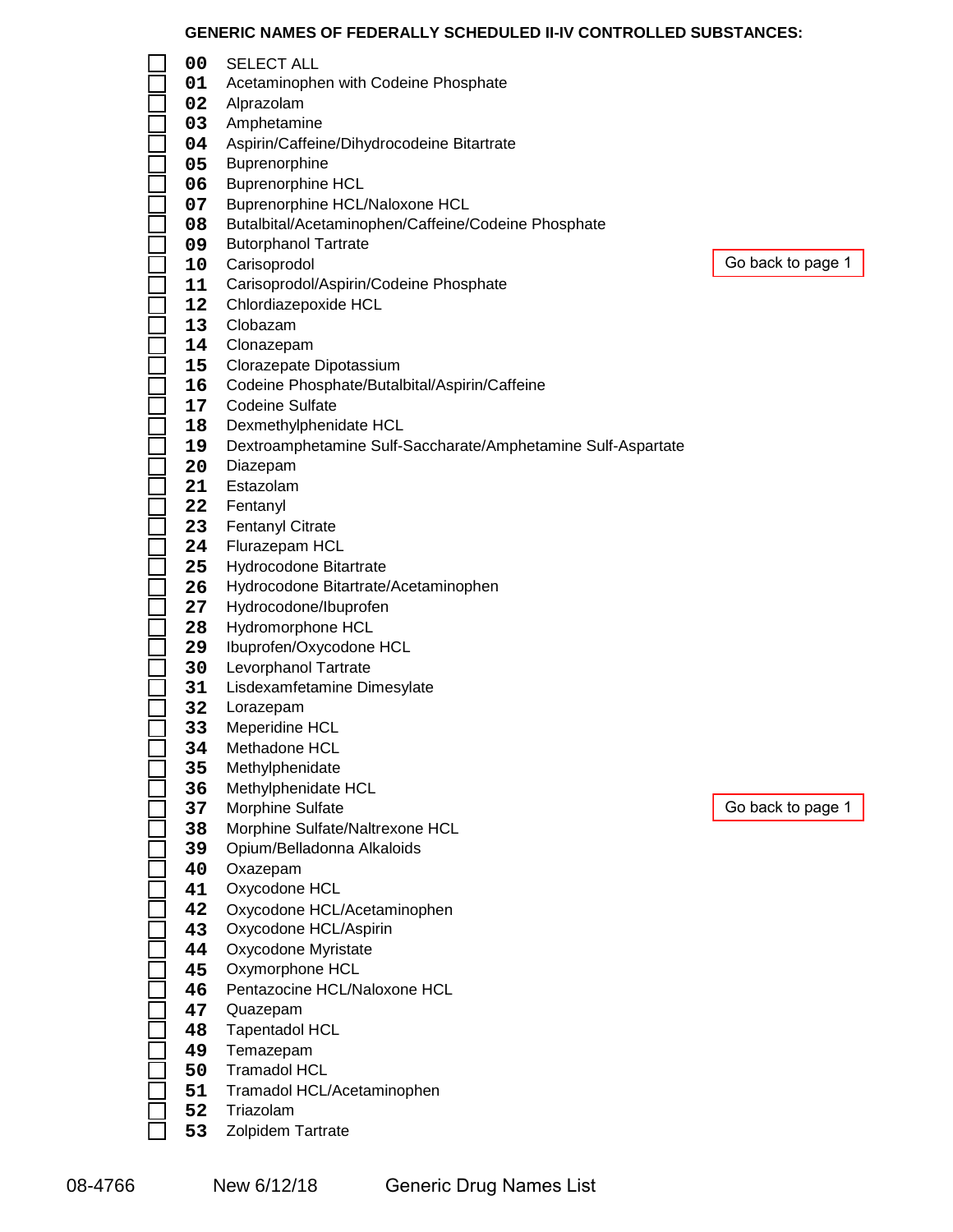### **Health Care Specialties**

• **Allopathic & Osteopathic Physicians**

| $\circ$  | Allergy & Immunology                                                        |
|----------|-----------------------------------------------------------------------------|
| $\Omega$ | Allergy & Immunology - Allergy                                              |
| $\circ$  | Allergy & Immunology - Clinical & Laboratory Immunology                     |
|          | Anesthesiology                                                              |
| $\circ$  |                                                                             |
| $\circ$  | Anesthesiology - Addiction Medicine                                         |
| O        | Anesthesiology - Critical Care Medicine                                     |
| O        | Anesthesiology - Hospice and Palliative Medicine                            |
| $\circ$  | Anesthesiology - Pain Medicine                                              |
| O        | Anesthesiology - Pediatric Anesthesiology                                   |
| $\circ$  | Clinical Pharmacology                                                       |
| $\circ$  | Colon & Rectal Surgery                                                      |
| $\Omega$ | Dermatology                                                                 |
|          | Dermatology - Clinical & Laboratory Dermatological Immunology               |
| $\circ$  |                                                                             |
| $\circ$  | Dermatology - Dermatopathology                                              |
| $\circ$  | Dermatology - MOHS-Micrographic Surgery                                     |
| O        | Dermatology - Pediatric Dermatology                                         |
| $\circ$  | Dermatology - Procedural Dermatology                                        |
| $\circ$  | Electrodiagnostic Medicine                                                  |
|          | <b>Emergency Medicine</b>                                                   |
| $\circ$  | Emergency Medicine - Emergency Medical Services                             |
| $\circ$  | Emergency Medicine - Hospice and Palliative Medicine                        |
| $\Omega$ | Emergency Medicine - Medical Toxicology                                     |
| $\circ$  | Emergency Medicine - Pediatric Emergency Medicine                           |
| $\circ$  | Emergency Medicine - Sports Medicine                                        |
| $\Omega$ | Emergency Medicine - Undersea and Hyperbaric Medicine                       |
| O        | <b>Family Medicine</b>                                                      |
| $\circ$  | Family Medicine - Addiction Medicine                                        |
| $\circ$  | Family Medicine - Adolescent Medicine                                       |
| Ō        | Family Medicine - Adult Medicine                                            |
| $\circ$  | Family Medicine - Geriatric Medicine                                        |
|          |                                                                             |
| $\circ$  | Family Medicine - Hospice and Palliative Medicine                           |
| $\Omega$ | Family Medicine - Obesity Medicine                                          |
| $\circ$  | Family Medicine - Sleep Medicine                                            |
| $\circ$  | Family Medicine - Sports Medicine                                           |
| $\circ$  | General Practice                                                            |
| O        | Hospitalist                                                                 |
| $\circ$  | Independent Medical Examiner                                                |
| $\circ$  | Internal Medicine                                                           |
|          | Internal Medicine - Addiction Medicine                                      |
| $\circ$  | Internal Medicine - Adolescent Medicine                                     |
| $\circ$  | Internal Medicine - Advanced Heart Failure and Transplant Cardiology        |
| O        | Internal Medicine - Allergy & Immunology                                    |
| O        | Internal Medicine - Cardiovascular Disease                                  |
| O        | Internal Medicine - Clinical Cardiac Electrophysiology                      |
| $\Omega$ | Internal Medicine - Clinical & Laboratory Immunology                        |
|          | Internal Medicine - Critical Care Medicine                                  |
| O        |                                                                             |
| O        | Internal Medicine - Endocrinology, Diabetes & Metabolism                    |
| $\circ$  | Internal Medicine - Gastroenterology                                        |
| $\circ$  | Internal Medicine - Geriatric Medicine                                      |
| O        | Internal Medicine - Hematology                                              |
| $\circ$  | Internal Medicine - Hematology & Oncology                                   |
| $\Omega$ | Internal Medicine - Hepatology                                              |
| O        | Internal Medicine - Hospice and Palliative Medicine                         |
| O        | Internal Medicine - Hypertension Specialist                                 |
| $\Omega$ | Internal Medicine - Infectious Disease                                      |
| O        | Internal Medicine - Interventional Cardiology                               |
| o        | Internal Medicine - Magnetic Resonance Imaging (MRI)                        |
| $\circ$  | Internal Medicine - Medical Oncology                                        |
|          | Internal Medicine - Nephrology                                              |
| O        | Internal Medicine - Obesity Medicine                                        |
| $\circ$  | Internal Medicine - Pulmonary Disease                                       |
| O        | Internal Medicine - Rheumatology                                            |
| O        | Internal Medicine - Sleep Medicine                                          |
| O        | Internal Medicine - Sports Medicine                                         |
| O        | Internal Medicine - Transplant Hepatology                                   |
|          |                                                                             |
| O        | Legal Medicine<br>Medical Genetics - Clinical Biochemical Genetics          |
| O        |                                                                             |
| $\circ$  | Medical Genetics - Clinical Cytogenetic                                     |
| O        | Medical Genetics - Clinical Genetics (M.D.)                                 |
| O        | Medical Genetics - Clinical Molecular Genetics                              |
| $\circ$  | Medical Genetics - Molecular Genetic Pathology                              |
| O        | Medical Genetics - Ph.D. Medical Genetics                                   |
| o        | Neurological Surgery                                                        |
| O        | Neuromusculoskeletal Medicine & OMM                                         |
| O        | Neuromusculoskeletal Medicine, Sports Medicine                              |
| O        | Nuclear Medicine                                                            |
| $\circ$  | Nuclear Medicine - In Vivo & In Vitro Nuclear Medicine                      |
| $\circ$  | Nuclear Medicine - Nuclear Cardiology                                       |
| $\circ$  | Nuclear Medicine - Nuclear Imaging & Therapy                                |
| O        | Obstetrics & Gynecology                                                     |
| $\circ$  | Obstetrics & Gynecology - Critical Care Medicine                            |
| $\circ$  | Obstetrics & Gynecology - Female Pelvic Medicine and Reconstructive Surgery |
| $\circ$  | Obstetrics & Gynecology - Gynecologic Oncology                              |
|          | Obstetrics & Gynecology - Gynecology                                        |
| $\circ$  | Obstetrics & Gynecology - Hospice and Palliative Medicine                   |
| O        |                                                                             |
| O        | Obstetrics & Gynecology - Maternal & Fetal Medicine                         |
| $\circ$  | Obstetrics & Gynecology - Obesity Medicine                                  |
| $\circ$  | Obstetrics & Gynecology - Obstetrics                                        |
| $\circ$  | Obstetrics & Gynecology - Reproductive Endocrinology                        |
| O        | Ophthalmology                                                               |
| $\circ$  | Ophthalmology - Ophthalmic Plastic and Reconstructive Surgery               |
| $\circ$  | Oral & Maxillofacial Surgery                                                |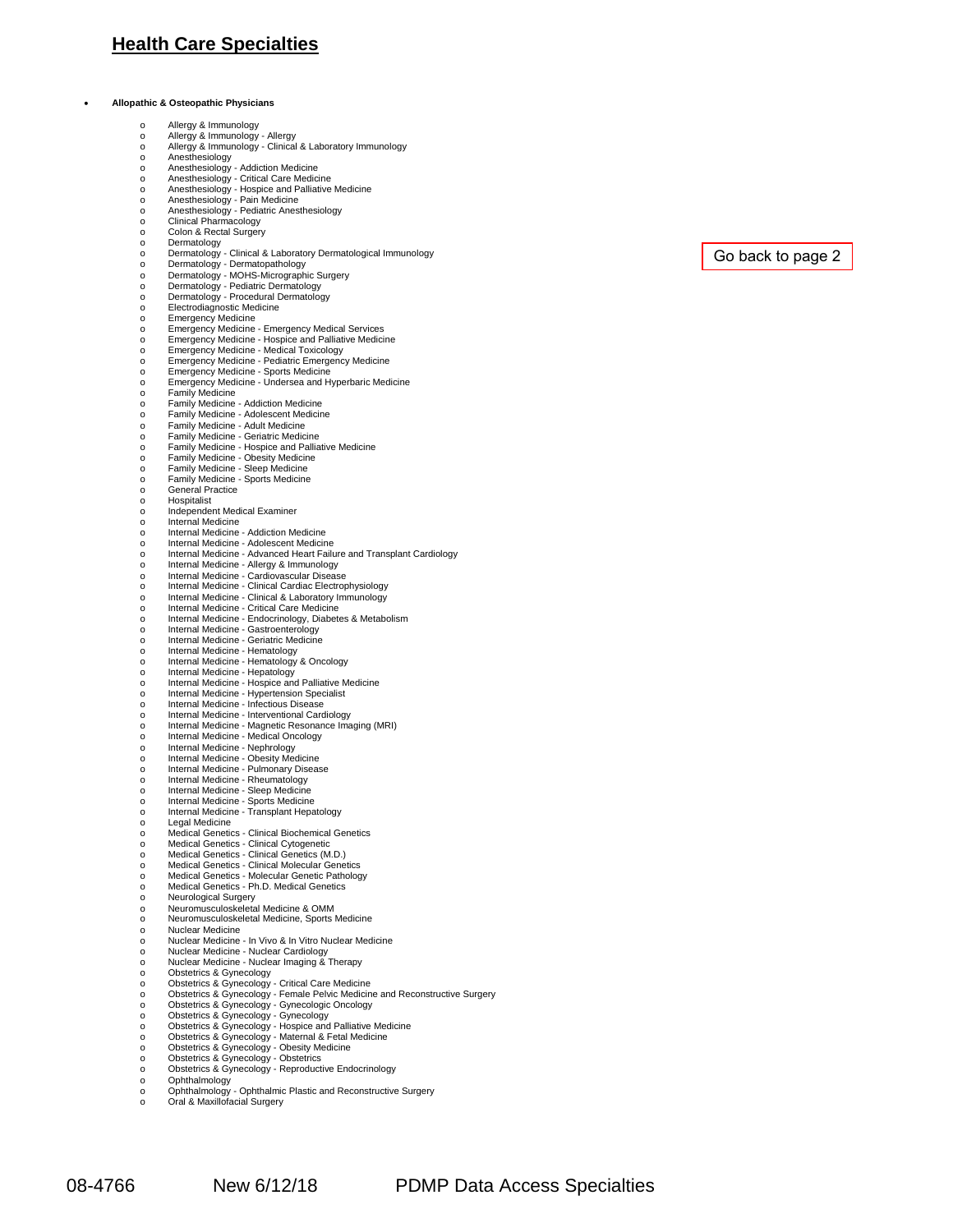| O        | Orthopaedic Surgery                                                                                                                 |
|----------|-------------------------------------------------------------------------------------------------------------------------------------|
| $\circ$  | Orthopaedic Surgery - Adult Reconstructive Orthopaedic Surgery                                                                      |
| O        | Orthopaedic Surgery - Foot and Ankle Surgery                                                                                        |
|          | Orthopaedic Surgery - Hand Surgery                                                                                                  |
| $\circ$  | Orthopaedic Surgery - Orthopaedic Surgery of the Spine                                                                              |
| $\circ$  | Orthopaedic Surgery - Orthopaedic Trauma                                                                                            |
| O        | Orthopaedic Surgery - Pediatric Orthopaedic Surgery                                                                                 |
| O        | Orthopaedic Surgery - Sports Medicine                                                                                               |
| O        | Otolaryngology                                                                                                                      |
| O        | Otolaryngology - Facial Plastic Surgery                                                                                             |
| O        | Otolaryngology - Otolaryngic Allergy                                                                                                |
| O        | Otolaryngology - Otolaryngology/Facial Plastic Surgery                                                                              |
| O        | Otolaryngology - Otology & Neurotology                                                                                              |
| O        | Otolaryngology - Pediatric Otolaryngology                                                                                           |
| o        | Otolaryngology - Plastic Surgery within the Head & Neck                                                                             |
| Ō        | Otolaryngology - Sleep Medicine                                                                                                     |
| O        | Pain Medicine - Interventional Pain Medicine                                                                                        |
| $\circ$  | Pain Medicine - Pain Medicine                                                                                                       |
| O        | Pathology - Anatomic Pathology                                                                                                      |
| O        | Pathology - Anatomic Pathology & Clinical Pathology                                                                                 |
| O        | Pathology - Blood Banking & Transfusion Medicine                                                                                    |
| O        | Pathology - Chemical Pathology                                                                                                      |
| O        | Pathology - Clinical Informatics                                                                                                    |
| O        | Pathology - Clinical Pathology                                                                                                      |
| O        | Pathology - Clinical Pathology/Laboratory Medicine                                                                                  |
| $\circ$  | Pathology - Cytopathology                                                                                                           |
| O        | Pathology - Dermatopathology                                                                                                        |
| O        | Pathology - Forensic Pathology                                                                                                      |
| O        | Pathology - Hematology                                                                                                              |
| O        | Pathology - Immunopathology                                                                                                         |
| O        | Pathology - Medical Microbiology                                                                                                    |
| O        | Pathology - Molecular Genetic Pathology                                                                                             |
| O        | Pathology - Neuropathology                                                                                                          |
| O        | Pathology - Pediatric Pathology                                                                                                     |
| $\circ$  | Pediatrics                                                                                                                          |
| $\circ$  | Pediatrics - Adolescent Medicine                                                                                                    |
| O        | Pediatrics - Child Abuse Pediatrics                                                                                                 |
| $\circ$  | Pediatrics - Clinical & Laboratory Immunology                                                                                       |
| O        | Pediatrics - Developmental - Behavioral Pediatrics                                                                                  |
| $\Omega$ | Pediatrics - Hospice and Palliative Medicine                                                                                        |
| O        | Pediatrics - Medical Toxicology                                                                                                     |
| O        | Pediatrics - Neonatal-Perinatal Medicine                                                                                            |
| $\circ$  | Pediatrics - Neurodevelopmental Disabilities                                                                                        |
| O        | Pediatrics - Obesity Medicine                                                                                                       |
| O        | Pediatrics - Pediatric Allergy/Immunology                                                                                           |
| $\circ$  | Pediatrics - Pediatric Cardiology                                                                                                   |
| O        | Pediatrics - Pediatric Critical Care Medicine                                                                                       |
| O        | Pediatrics - Pediatric Emergency Medicine                                                                                           |
| O        | Pediatrics - Pediatric Endocrinology                                                                                                |
| O        | Pediatrics - Pediatric Gastroenterology                                                                                             |
| O        | Pediatrics - Pediatric Hematology-Oncology                                                                                          |
| O        | Pediatrics - Pediatric Infectious Diseases                                                                                          |
| O        | Pediatrics - Pediatric Nephrology                                                                                                   |
| O        | Pediatrics - Pediatric Pulmonology                                                                                                  |
| O        | Pediatrics - Pediatric Rheumatology                                                                                                 |
| $\circ$  | Pediatrics - Pediatric Transplant Hepatology                                                                                        |
| O        | Pediatrics - Sleep Medicine                                                                                                         |
| O        | Pediatrics - Sports Medicine                                                                                                        |
| O        | Phlebology                                                                                                                          |
| $\Omega$ | Physical Medicine & Rehabilitation                                                                                                  |
| O        | Physical Medicine & Rehabilitation - Brain Injury Medicine                                                                          |
| O        | Physical Medicine & Rehabilitation - Hospice and Palliative Medicine<br>Physical Medicine & Rehabilitation - Neuromuscular Medicine |
| $\circ$  | Physical Medicine & Rehabilitation - Pain Medicine                                                                                  |
| O        | Physical Medicine & Rehabilitation - Pediatric Rehabilitation Medicine                                                              |
| o<br>O   | Physical Medicine & Rehabilitation - Spinal Cord Injury Medicine                                                                    |
| O        | Physical Medicine & Rehabilitation - Sports Medicine                                                                                |
| O        | <b>Plastic Surgery</b>                                                                                                              |
| O        | Plastic Surgery - Plastic Surgery Within the Head and Neck                                                                          |
| $\circ$  | Plastic Surgery - Surgery of the Hand                                                                                               |
| $\circ$  | Preventive Medicine - Aerospace Medicine                                                                                            |
| $\circ$  | Preventive Medicine - Clinical Informatics                                                                                          |
| $\circ$  | Preventive Medicine - Medical Toxicology                                                                                            |
| O        | Preventive Medicine - Obesity Medicine                                                                                              |
| O        | Preventive Medicine - Occupational Medicine                                                                                         |
| Ō        | Preventive Medicine - Preventive Medicine/Occupational Environmental Medicine                                                       |
| O        | Preventive Medicine - Public Health & General Preventive Medicine                                                                   |
| O        | Preventive Medicine - Sports Medicine                                                                                               |
| O        | Preventive Medicine - Undersea and Hyperbaric Medicine                                                                              |
| O        | Psychiatry & Neurology - Addiction Medicine                                                                                         |
| O        | Psychiatry & Neurology - Addiction Psychiatry                                                                                       |
| O        | Psychiatry & Neurology - Behavioral Neurology & Neuropsychiatry                                                                     |
| $\circ$  | Psychiatry & Neurology - Brain Injury Medicine                                                                                      |
| O        | Psychiatry & Neurology - Child & Adolescent Psychiatry                                                                              |
| O        | Psychiatry & Neurology - Clinical Neurophysiology                                                                                   |
| $\circ$  | Psychiatry & Neurology - Diagnostic Neuroimaging                                                                                    |
| O        | Psychiatry & Neurology - Forensic Psychiatry                                                                                        |
| O        | Psychiatry & Neurology - Geriatric Psychiatry                                                                                       |
| O        | Psychiatry & Neurology - Hospice and Palliative Medicine                                                                            |
| $\circ$  | Psychiatry & Neurology - Neurodevelopmental Disabilities                                                                            |
| O        | Psychiatry & Neurology - Neurology                                                                                                  |
| O        | Psychiatry & Neurology - Neurology with Special Qualifications in Child Neurology                                                   |
| O        | Psychiatry & Neurology - Neuromuscular Medicine                                                                                     |
| O        | Psychiatry & Neurology - Obesity Medicine                                                                                           |
| $\circ$  | Psychiatry & Neurology - Pain Medicine                                                                                              |
| O        | Psychiatry & Neurology - Psychiatry (General Practice)                                                                              |
| O        | Psychiatry & Neurology - Psychosomatic Medicine                                                                                     |
| $\circ$  | Psychiatry & Neurology - Sleep Medicine<br>Psychiatry & Neurology - Sports Medicine                                                 |
|          |                                                                                                                                     |

o Psychiatry & Neurology - Sports Medicine o Psychiatry & Neurology - Vascular Neurology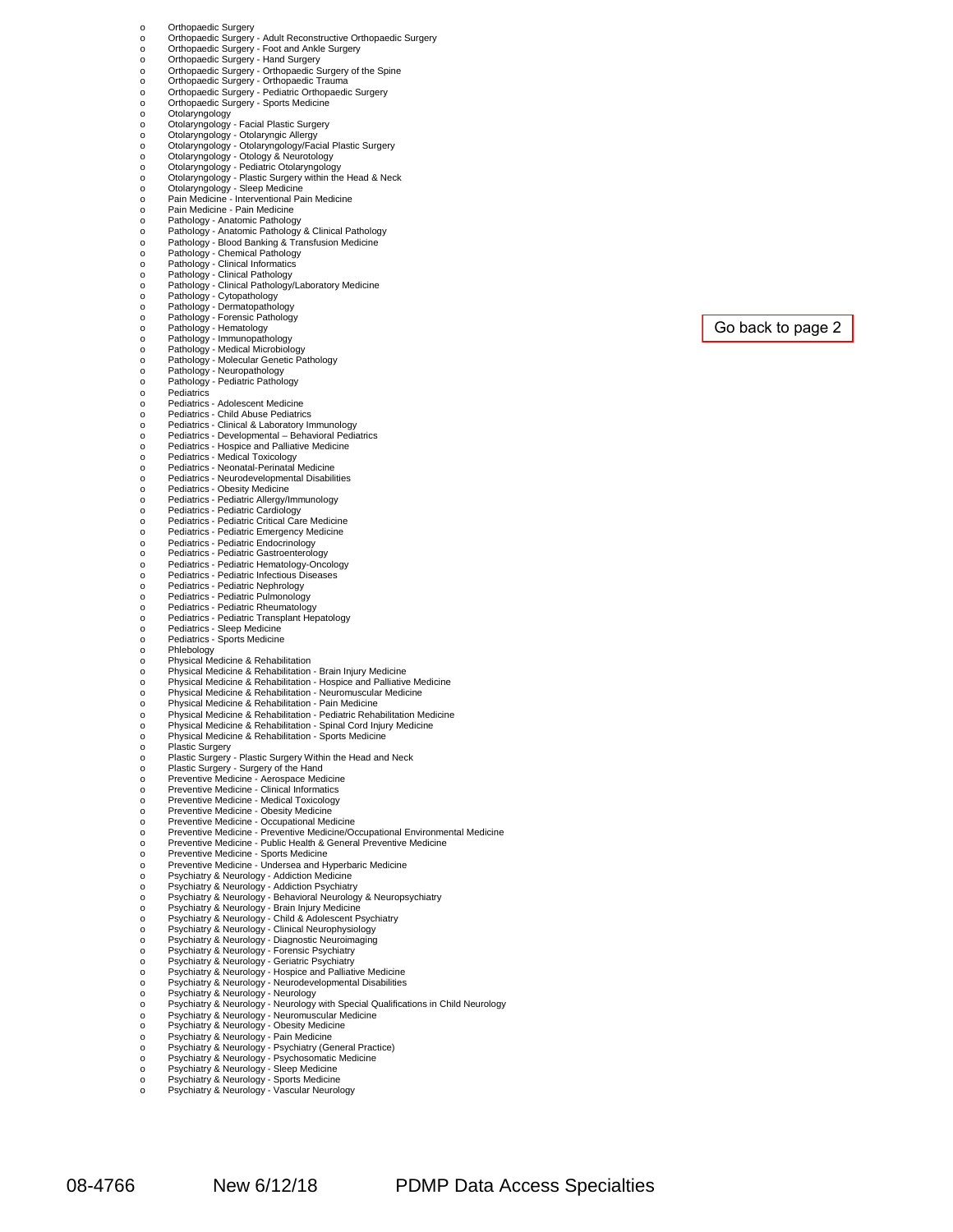- 
- 
- 
- o Radiology Body Imaging<br>
o Radiology Diagnostic Neuroimaging<br>
o Radiology Diagnostic Radiology<br>
Radiology Hospice and Palliative Medicine<br>
o Radiology Hospice and Palliative Medicine<br>
o Radiology Neuroradiolo
- 
- 
- 
- 
- 
- o Radiology Therapeutic Radiology o Radiology Vascular & Interventional Radiology
- 
- 
- o Surgery<br>o Surgery Hospice and Palliative Medicine<br>o Surgery Plastic and Reconstructive Surgery<br>o Surgery Plastic and Reconstructive Surgery
- 
- o Surgery Surgery of the Hand o Surgery Surgical Critical Care
- o Surgery Surgical Oncology o Surgery Trauma Surgery
- 
- o Surgery Vascular Surgery<br>
o Thoracic Surgery (Cardioth o Thoracic Surgery (Cardiothoracic Vascular Surgery)
- 
- o Transplant Surgery<br>o Urology<br>o Urology Female Pelvic Medicine and Reconstructive Surgery<br>o Urology Pediatric Urology
- 

#### • **Dental Providers**

- o Dental Therapist<br>o Dentist
- o Dentist
- o Dentist Dental Public Health<br>
o Dentist Dentist Anesthesiolo
- o Dentist Dentist Anesthesiologist o Dentist Endodontics
- 
- o Dentist General Practice<br>
o Dentist Oral and Maxillof
- o Dentist Oral and Maxillofacial Pathology o Dentist Oral and Maxillofacial Radiology
- o Dentist Oral and Maxillofacial Surgery o Dentist Orthodontics and Dentofacial Orthopedics
- 
- o Dentist Pediatric Dentistry<br>
o Dentist Periodontics
- o Dentist Periodontics o Dentist Prosthodontics
- o Denturist
- o Oral Medicinist

#### • **Eye and Vision Services Providers**

- 
- o Optometrist o Optometrist - Corneal and Contact Management
- o Optometrist Low Vision Rehabilitation o Optometrist Occupational Vision
- 
- o Optometrist Pediatrics<br>
Optometrist Sports Vis
- o Optometrist Sports Vision<br>Optometrist Vision Theran o Optometrist - Vision Therapy

#### • **Veterinarian**

• **Pharmacy Service Providers**

#### o Pharmacist

- o Pharmacist Ambulatory Care o Pharmacist Critical Care
- 
- o Pharmacist General Practice<br>
Pharmacist Geriatric
- o Pharmacist Geriatric<br>
o Pharmacist Nuclear
- o Pharmacist Nuclear<br>
o Pharmacist Nutrition o Pharmacist - Nutrition Support<br>
o Pharmacist - Oncology
- o Pharmacist Oncology<br>
o Pharmacist Pediatrics
- o Pharmacist Pediatrics
- o Pharmacist Pharmacist Clinician (PhC)/ Clinical Pharmacy Specialist
- o Pharmacist Pharmacotherapy<br>
o Pharmacist Psychiatric
- Pharmacist Psychiatric

#### • **Physician Assistants & Advanced Practice Nursing Providers**

- o Advanced Practice Midwife<br>
o Anesthesiologist Assistant
- o Anesthesiologist Assistant o Clinical Nurse Specialist
- 
- o Clinical Nurse Specialist Acute Care<br>
o Clinical Nurse Specialist Adult Health
- o Clinical Nurse Specialist Adult Health o Clinical Nurse Specialist Chronic Care
- o Clinical Nurse Specialist Community Health/Public Health<br>Clinical Nurse Specialist Critical Care Medicine
- o Clinical Nurse Specialist Critical Care Medicine o Clinical Nurse Specialist Emergency
- 
- o Clinical Nurse Specialist Ethics<br>Clinical Nurse Specialist Family
- o Clinical Nurse Specialist Family Health<br>Clinical Nurse Specialist Gerontology o Clinical Nurse Specialist - Gerontology<br>Clinical Nurse Specialist - Holistic
- 
- o Clinical Nurse Specialist Holistic<br>
o Clinical Nurse Specialist Home H o Clinical Nurse Specialist - Home Health<br>
o Clinical Nurse Specialist - Informatics
- o Clinical Nurse Specialist Informatics
- o Clinical Nurse Specialist Long-Term Care o Clinical Nurse Specialist Medical-Surgical
- 
- o Clinical Nurse Specialist Neonatal